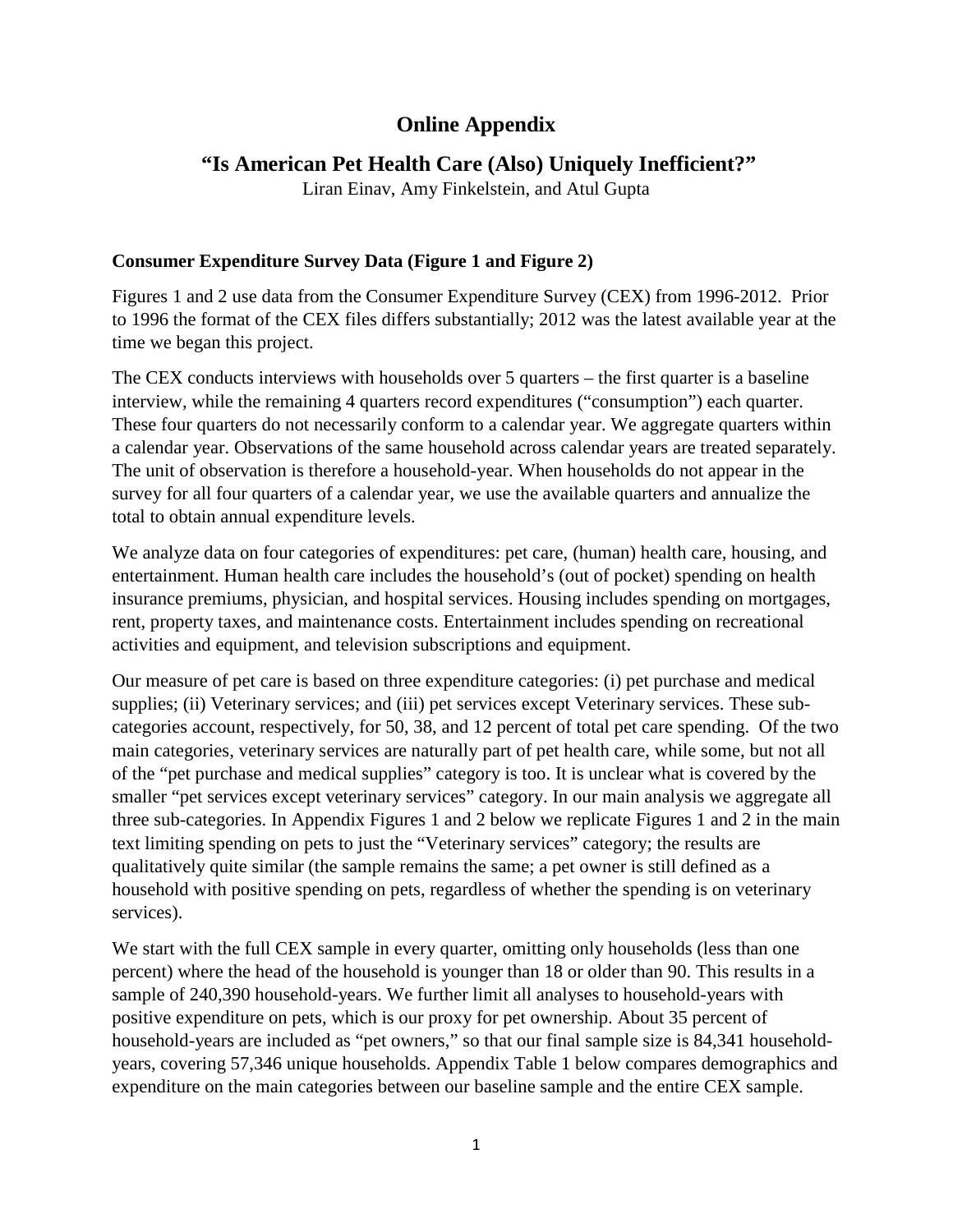When we analyze expenditure by income in Figure 2, we categorize household-years by the household income bucket they report. Household income in the CEX is categorized into <20,000,  $20,000 - 29,999, 30,000 - 39,999, 40,000 - 49,999, 50,000 - 69,999, \geq 70,000$ . The income category is missing for 8% of the observations.



Appendix Figure A1 Appendix Figure A2 Expenditure growth (vets) Spending by income (vets)

|                                    | HHs w/ positive pet spending | Entire CEX sample |
|------------------------------------|------------------------------|-------------------|
| HH and head of HH Demographics:    |                              |                   |
| White                              | 0.92                         | 0.83              |
| Male                               | 0.50                         | 0.51              |
| Age 18-24                          | 0.01                         | 0.02              |
| Age 25-64                          | 0.84                         | 0.76              |
| Age 65-90                          | 0.15                         | 0.21              |
| Family size                        | 2.73                         | 2.52              |
| College degree                     | 0.42                         | 0.37              |
| HH income $>=$ 50 $k$              | 0.49                         | 0.37              |
| <b>Expenditure categories:</b>     |                              |                   |
| Pets, medical supplies (2012\$)    | 369                          | 130               |
| Veterinarian services (2012\$)     | 283                          | 100               |
| Pet Services (except Vet) (2012\$) | 93                           | 33                |
| Health care $(2012\$ )             | 3,532                        | 2,956             |
| Entertainment (2012\$)             | 3,470                        | 2,587             |
| Housing (2012\$)                   | 11,626                       | 10,185            |
| Observations (HH-year)             | 84,341                       | 240,390           |

### Appendix Table A1

Summary statistics for our baseline sample (first col.) and the entire CEX sample (second col.)